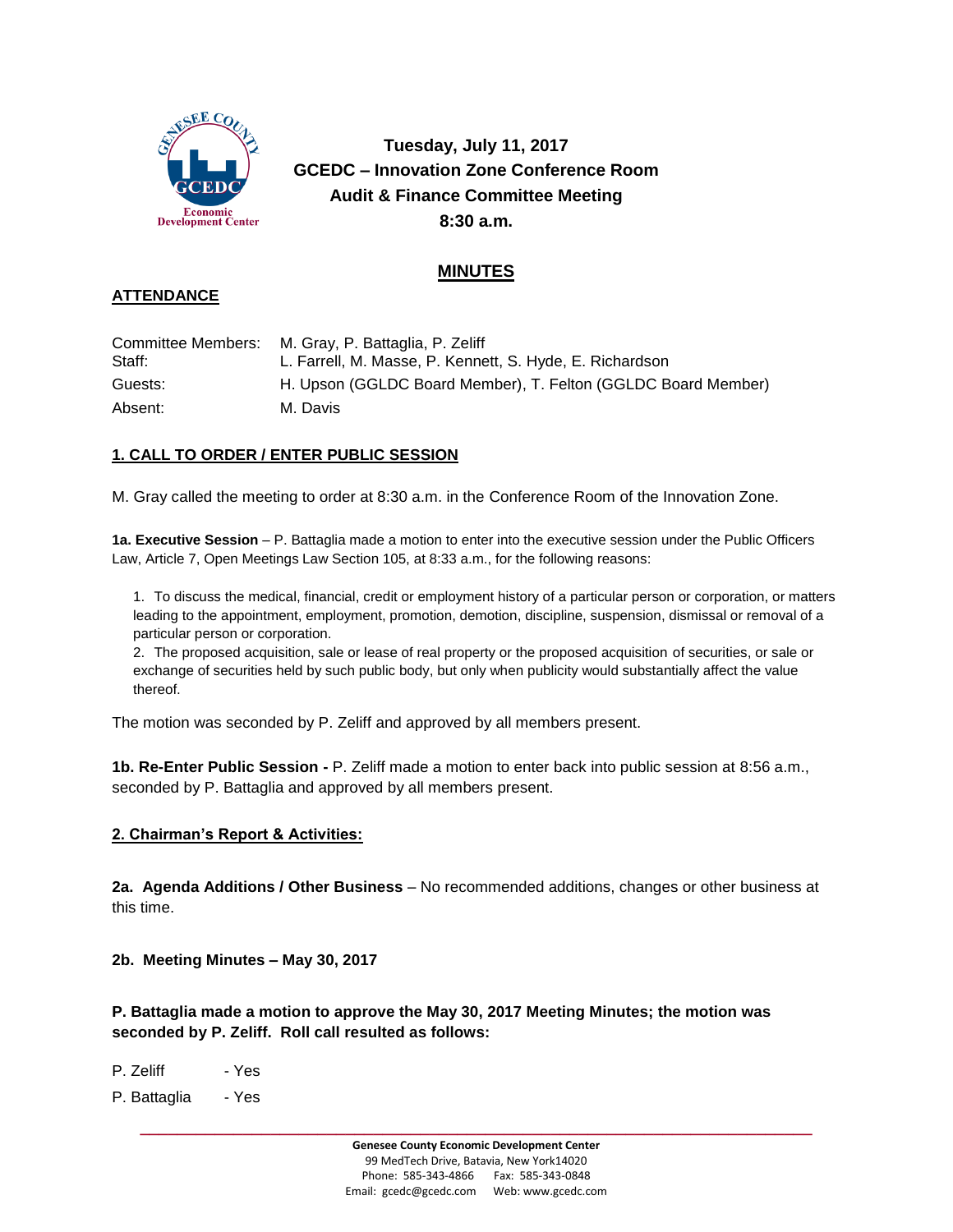M. Gray - Yes

M. Davis - Absent

**The item was approved as presented.**

#### **3. Discussions / Official Recommendations of the Committee:**

**3a. \$33M STAMP Grant Draw Review YTD** – L. Farrell informed the Committee that the agency has received the interest payments that were submitted for reimbursement under the \$33M STAMP Grant draw's #3 and #4. Currently Draws #1-6 have been received and 4 more draws have been submitted since February of 2017.

#### **3b. May 2017 Financial Statements –**

- Origination Fees have been received from OATKA (increased STE from 2015 project) and Mega Properties (2016 project).
- Application Fee has been received from Project Dairy.
- All Annual Administration Fees have been received for 2017.
- Unearned Revenue includes the Empire Pipeline Inc. project origination fee that was collected in December 2016, but will not be earned until the company receives approval from FERC (Federal Energy Regulatory Commission).
- The line of credit with Key Bank is related to the STAMP grant receivable with ESD.
- STAMP grant receivable includes expenses related to the \$33M ESD STAMP grant for engineering, environmental, legal, etc.
- The HSA benefit is high YTD due to a majority of the employer contribution being paid at the beginning of the year.
- A majority of the unemployment insurance and workers compensation insurance is paid at the beginning of the year.
- Long term disability is paid in full for the year.
- Dues and Subscriptions are over budget due to half of the funding commitments to Greater Rochester Enterprise (\$50K), and Invest Buffalo Niagara (\$12.5K) being paid at the beginning of the year.
- Conference and meetings includes annual meeting expense of \$5,568 that is offset by amounts received from attendees, recorded as miscellaneous income.
- The expenses in STAMP that are unbudgeted correspond with unbudgeted grant income.
- RLF #1 has 2 active loans. The loan receivable from Savage IO remains in collections.
- RLF #2 has 1 active loan.
- The GAIN! Loan fund has 2 active loans.
- All expenditures are in line with the budget except where noted.

### **P. Battaglia made a motion to recommend approval of the May 2017 Financial Statements; the motion was seconded by P. Zeliff. Roll call resulted as follows:**

P. Zeliff - Yes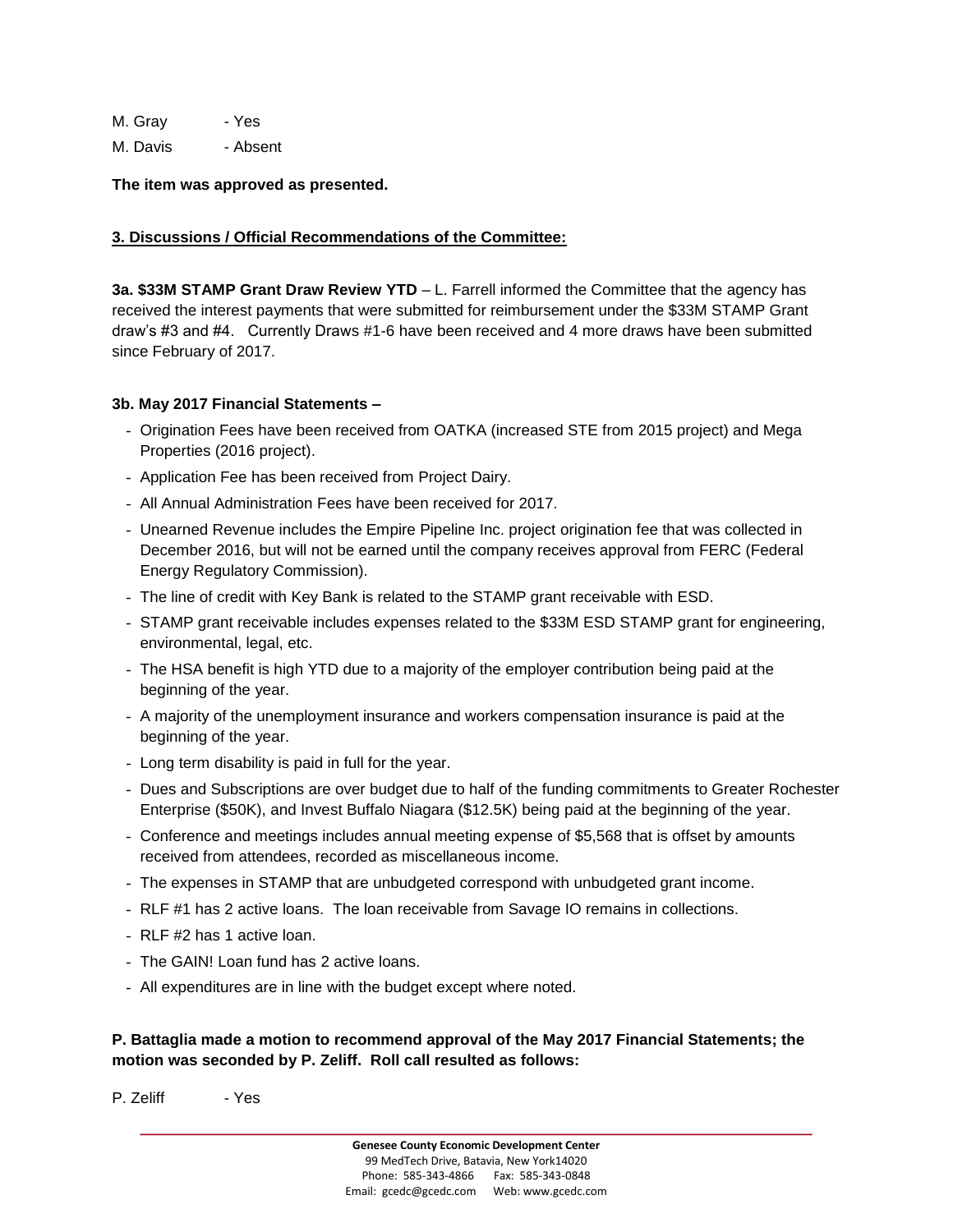P. Battaglia - Yes M. Gray - Yes M. Davis - Absent

**The item was approved as presented.**

**3c. Audit & Finance Committee Charter –** L. Farrell presented the Audit & Finance Committee Charter to the Committee. There were no recommended changes at this time.

**P. Zeliff made a motion to recommend approval of the Audit & Finance Committee Charter, motion was seconded by P. Battaglia. Roll call resulted as follows:**

| P. Zeliff    | - Yes    |
|--------------|----------|
| P. Battaglia | - Yes    |
| M. Grav      | - Yes    |
| M. Davis     | - Absent |
|              |          |

**The item was approved as presented.**

**3d. Assessment of Internal Controls –** L. Farrell reviewed the 2017 Assessment of the Effectiveness of Internal Controls and presented the detailed Internal Controls Narrative. The Committee asked for additional time to review the documents and requested that the item be brought back for further discussion at the next meeting.

**3e. 2018 Budget Timeline –** L. Farrell shared a budget timeline with the Committee to ensure that the budget is approved by the September deadline for submission to the County.

The Committee asked that the meeting scheduled for August 1<sup>st</sup> be rescheduled as there would not be a quorum. It was suggested that the date be changed to July 28<sup>th</sup>. E. Richardson will work with the Committee to reschedule the meeting.

**3f. Corfu Waste Water Treatment Facility Expansion Funding –**The GGLDC's Buffalo East Tech Park (BETP) is currently in the Town of Pembroke's sewer district that discharges into the Village of Corfu's Waste Water Treatment Facility (WWTF). That facility is designed to handle 135,000 gallons per day (gpd) of waste flow. The plant is currently at, or near, capacity. The GGLDC approved paying for 50% of a CPL contract to split with the Town of Pembroke to design, engineer and permit an expansion to that facility, not to exceed \$100,000 in October of 2016. The total estimated cost of the expansion is approximately \$4,000,000. The Town has asked the GCEDC/GGLDC if they can contribute any funds towards the construction of the expansion. The GCEDC currently has approximately \$97,500 remaining from a Town of Pembroke grant where the funds are restricted in their use for infrastructure and development costs at the BETP. This funding is contingent upon the Town of Pembroke modifying their original Local Law from 2009 to include language to allow these funds to be utilized towards infrastructure, including a possible expansion/construction of a WWTF.

M. Masse asked the committee to recommend approval of a commitment of the balance of the restricted funds to go towards the Town of Pembroke's design, engineering, permitting and construction costs of the WWTF expansion in Corfu, currently approximately \$97,500, contingent upon the Town of Pembroke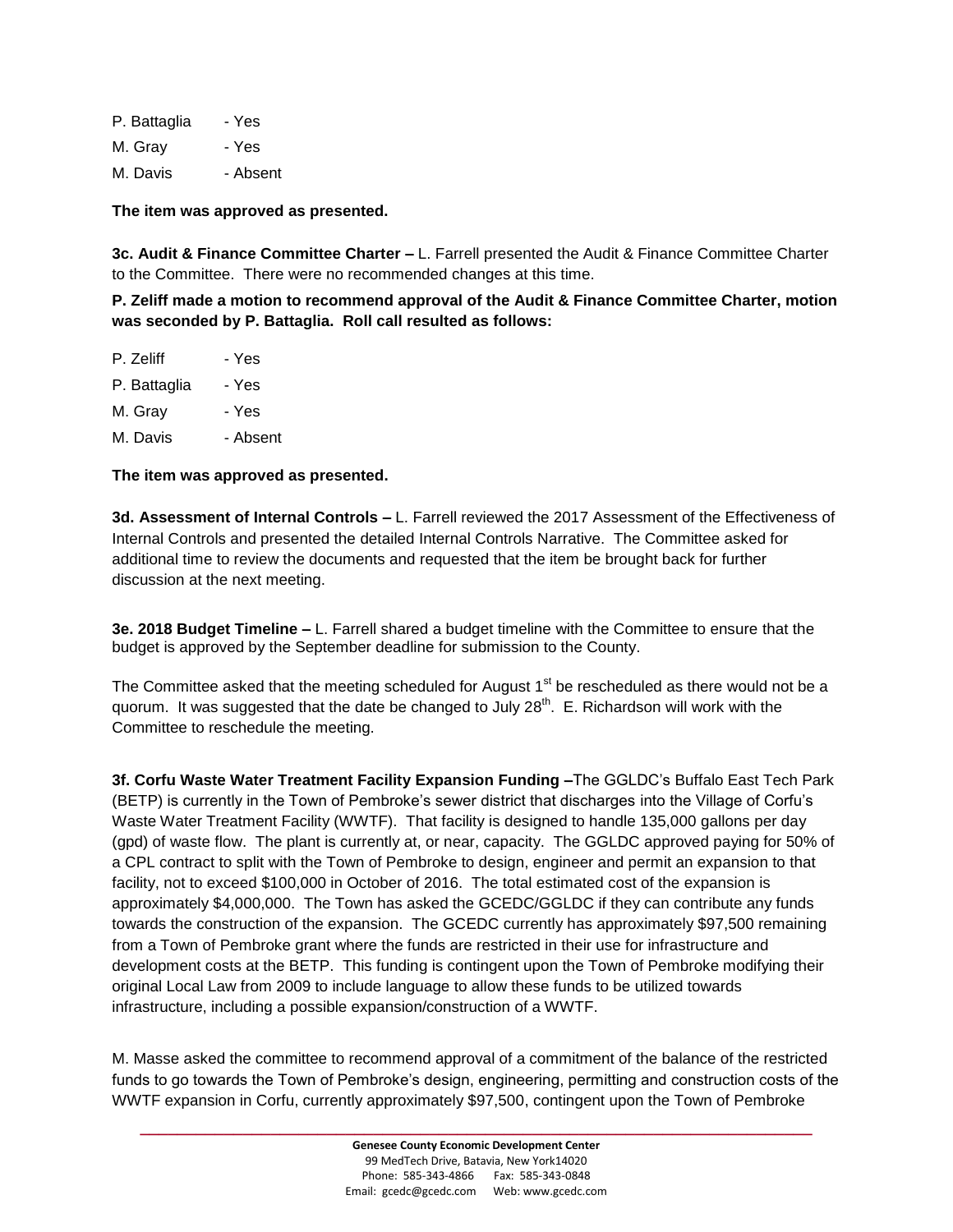modifying their original Local Law from 2009 to include language to allow these funds to be utilized towards infrastructure, including a possible expansion/construction of a WWTF.

**P. Zeliff made a motion to recommend approval of the Corfu Waste Water Treatment Facility Expansion Funding as described above, the motion was seconded by P. Battaglia. Roll call resulted as follows:**

| P. Zeliff    | - Yes    |
|--------------|----------|
| P. Battaglia | - Yes    |
| M. Grav      | - Yes    |
| M. Davis     | - Absent |

### **The item was approved as presented.**

**3g. Sandvoss GAIN! Loan Fund Request –** Sandvoss Farms has requested making a second loan from the GAIN! Loan fund. Empire State Development (ESD) has given approval to make a second loan to Sandvoss in the amount of \$170,749 contingent upon GCEDC approval.

Sandvoss Farms. LLC processes pasteurized cheese, milk and yogurt from raw goat's milk produced on their farm in East Bethany, NY. They will be using the funds to construct a new refrigeration and storage facility, and site work to improve access and traffic flow. A new hoop house will be built for feed and material storage and a new goat nursery facility. Additional funds for the project will come from a National Grid grant, a NYSERDA grant and an equity contribution from the owners in the form of cash.

The \$170,749 term loan will have an interest rate of 1% per annum and will be amortized over a 10-year term. The loan will be secured by a first position lien filing against the property being constructed as well as a personal guarantee of the members/owners. The project will allow the company to continue to expand their operations.

**P. Zeliff made a motion to recommend approval of the Sandvoss GAIN! Loan Fund Request, P. Battaglia abstained, and the motion was not approved. Roll call resulted as follows:**

- P. Zeliff Yes
- P. Battaglia Abstain
- M. Gray Yes
- M. Davis Absent

## **The item will be brought forth to the full board for review without official recommendation from the committee.**

**3h. Law Firm for Future Loans –** M. Masse informed the committee that Bob Humphrey, the attorney who currently handles the agency's loan closings will be retiring. Mr. Humphrey has recommended to all his clients, Whiting Law Firm. Whiting Law Firm currently does work for municipalities which could be a potential conflict. M. Masse suggested that the agency use Delplato-Casey Law Firm. He believes that there will be less possibility of a conflict with them.